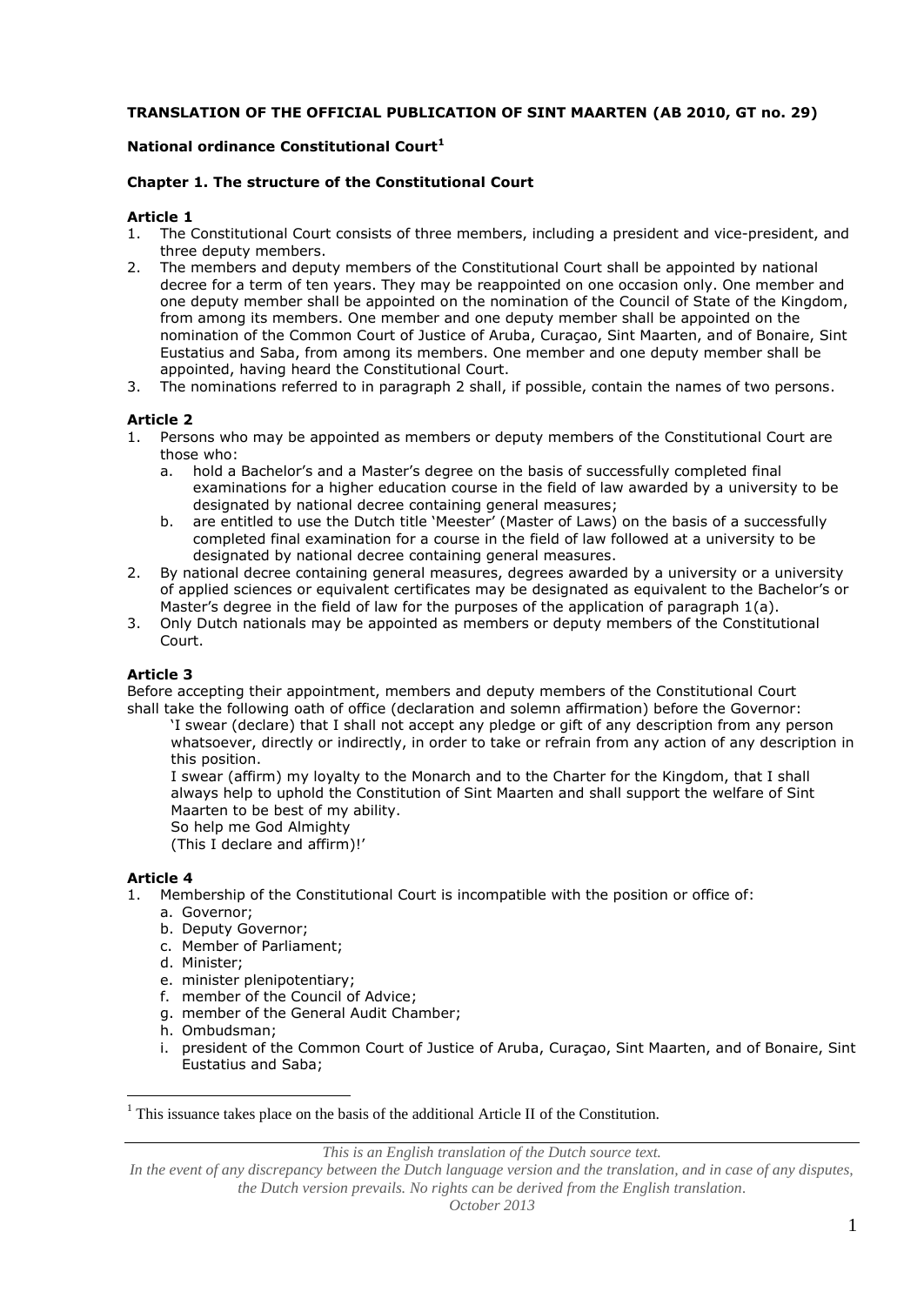- j. civil servant in active service;
- k. lawyer, civil-law notary or other professional provider of legal assistance.
- 2. Spouses and relatives by blood or affinity to the third degree may not serve simultaneously as members or deputy members of the Constitutional Court.
- 3. If members or deputy members of the Court marry, the spouse appointed last may not remain a member or deputy member of the Court.
- 4. The relationship ceases to exist through dissolution of the marriage that gave rise to it.<br>5. A person who cannot retain his or her office pursuant to paragraphs 2 and 3 shall tende
- 5. A person who cannot retain his or her office pursuant to paragraphs 2 and 3 shall tender his or her resignation.

Suspension or dismissal as a member of the Council of State of the Kingdom or as a member of the Common Court of Justice of Aruba, Curaçao, Sint Maarten, and of Bonaire, Sint Eustatius and Saba entails suspension or dismissal as a member of the Constitutional Court by operation of law.

# **Article 6**<br>1. A me

- 1. A member or deputy member of the Constitutional Court shall be dismissed by national decree at their own request.
- 2. A member or deputy member shall be dismissed by national decree from the first day of the month following the month in which he or she reaches the age of 70.
- 3. A member or deputy member of the Constitutional Court shall be dismissed by the Common Court of Justice of Aruba, Curaçao, Sint Maarten, and of Bonaire, Sint Eustatius and Saba:
	- a. if he or she accepts a position or office incompatible with his or her membership, within the meaning of Article 4(1);
	- b. if he or she loses Dutch nationality;
	- c. in the event that he or she proves unfit for his or her position, other than due to illness.

# **Article 7**

A member or deputy member may be dismissed by the Common Court of Justice of Aruba, Curaçao, Sint Maarten, and of Bonaire, Sint Eustatius and Saba if they are permanently unfit to perform their official duties due to illness.

# **Article 8**

A members or deputy member may be dismissed by the Common Court of Justice of Aruba, Curaçao, Sint Maarten, and of Bonaire, Sint Eustatius and Saba:

- a. if they are convicted of a criminal offence by a final court decision, or if a measure resulting in deprivation of their liberty is imposed by such a decision;
- b. if, pursuant to a final court order, they are placed in receivership, declared bankrupt, are declared subject to the debt rescheduling arrangement for natural persons, are granted a moratorium on payments or are committed due to debts;
- c. on the grounds of actions or omissions that cause serious harm to the good process of jurisdiction or to confidence therein.

# **Article 9**

- 1. A members or deputy member of the Constitutional Court shall be suspended by the Common Court of Justice of Aruba, Curaçao, Sint Maarten, and of Bonaire, Sint Eustatius and Saba:
	- a. if they are held in pre-trial detention;
	- b. if they are convicted of a criminal offence in a court decision that has not yet become final, or if measures are imposed on them by such a decision, leading to the deprivation of their liberty;
	- c. if they are placed in receivership, are declared bankrupt, are declared subject to the debt rescheduling arrangement for natural persons, are granted a moratorium on payments or are committed due to debts by a court decision that has not yet become final;
	- d. on the grounds of actions or omissions that cause serious harm to the good process of jurisdiction or to confidence therein.
- 2. During the suspension, the supplements for the member concerned shall remain in effect in full.

*This is an English translation of the Dutch source text.*

In the event of any discrepancy between the Dutch language version and the translation, and in case of any disputes, *the Dutch version prevails. No rights can be derived from the English translation.*

*October 2013*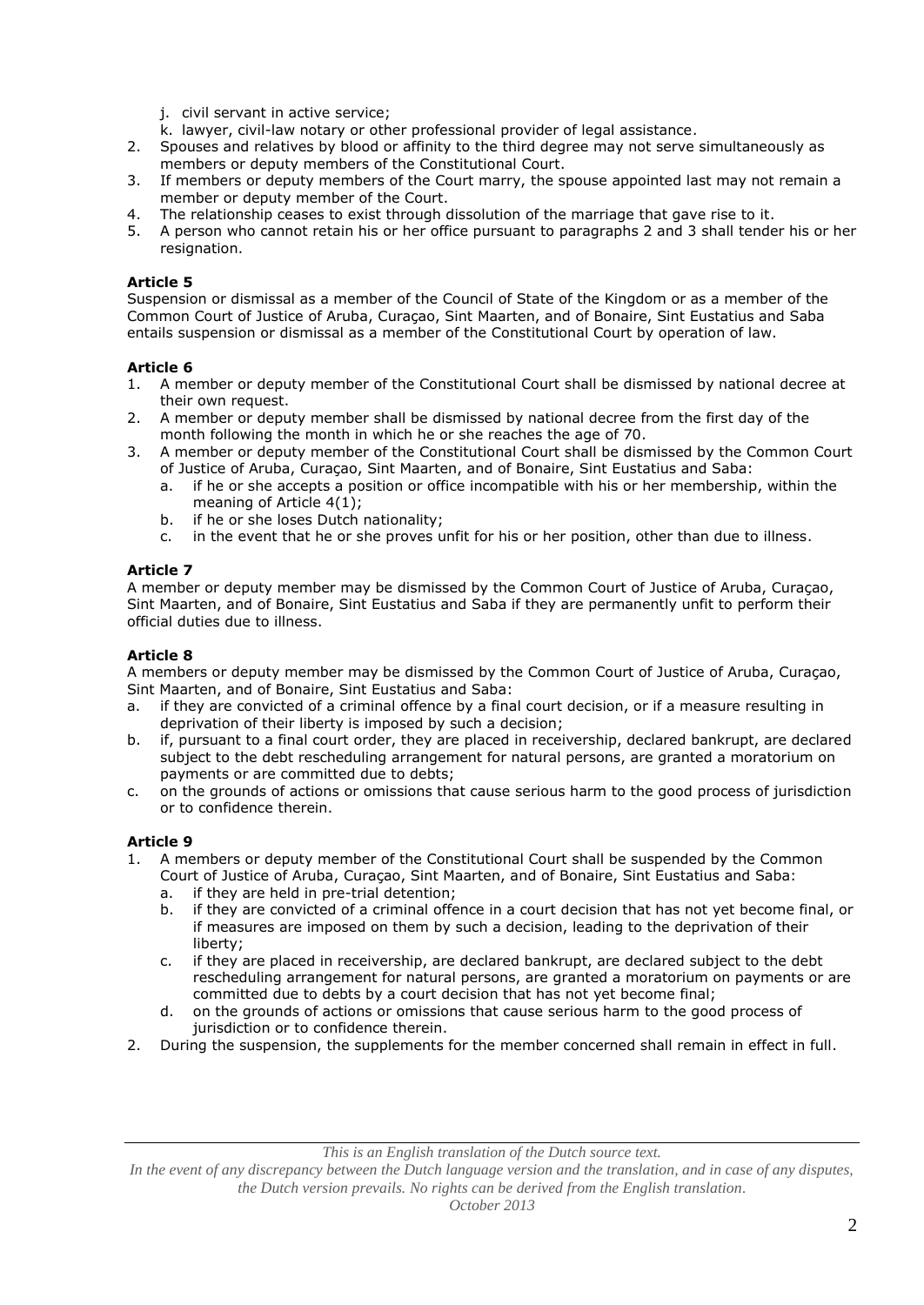- 1. The Common Court of Justice of Aruba, Curaçao, Sint Maarten, and of Bonaire, Sint Eustatius and Saba shall take the decisions referred to in this Chapter in response to a requisition of the Attorney-General.
- 2. The requisition of the Attorney-General shall take place officially or in response to a request of the president of the Constitutional Court, stating the reasons.
- 3. The Attorney-General shall claim the dismissal or suspension only after he has given the member or deputy member an opportunity to present his views orally or in writing. A record of the views presented orally shall be drawn up, which shall be signed by the person concerned and the Attorney-General. If the member or the deputy member refuses to sign, this shall be reported in the record, stating the reasons if possible. A copy of the record shall be issued to the person concerned.
- 4. The Attorney-General shall submit the requisition in writing, stating the reasons. The requisition shall in any event be accompanied by the views referred to in paragraph 3.

# **Article 11**

- 1. The investigation by the Common Court of Justice of Aruba, Curaçao, Sint Maarten, and of Bonaire, Sint Eustatius and Saba shall be conducted in chambers.
- 2. The Common Court shall send a copy of the requisition submitted and the accompanying documents to the member or deputy member.
- 3. The Common Court may, either at the request of the Attorney-General or of the member or deputy member concerned, or officially hear witnesses and order a report by or hearing of experts. The Common Court shall hear the member or deputy member concerned at his request.
- 4. The Common Court shall hand down a decision, stating the reasons. The decision shall be handed down in public.

# **Article 12**

- 1. Members or deputy members may not take part, directly or indirectly, in any special consultations with parties to any case pending before the Constitutional Court, its authorised representatives or counsels, nor accept any special instruction or document.
- 2. The member that holds a position that could damage his impartiality in a particular case may not assist in the decision on that case.

# **Article 13**

Members or deputy members of the Constitutional Court may not be prosecuted in court, nor may legal action be taken against them in regard to what they submitted in writing during the consultations and public hearings of the Court.

# **Article 14**

The financial provisions of the members and deputy members of the Constitutional Court shall be regulated by national decree containing general measures.

# **Article 15**

- 1. A clerk shall be added to the Constitutional Court. The clerk shall be appointed by national decree on the nomination of the Constitutional Court and shall be suspended and dismissed by national decree, having heard the Court.
- 2. The terms of employment of the clerk of the Court shall be regulated by or pursuant to national ordinance.
- 3. The members and deputy members of the Constitutional Court and the officials made available are required to protect the confidentiality of all information of which they become aware as such, and of which the confidential nature is established or can reasonably be assumed.

#### **Chapter 2. Task and procedure**

Section 1. Task

#### **Article 16**

The Constitutional Court decides on the compatibility with the Constitution of an adopted legal regulation that has not entered into force, within the meaning of Article 81(g), with the exception of

*This is an English translation of the Dutch source text.*

*In the event of any discrepancy between the Dutch language version and the translation, and in case of any disputes, the Dutch version prevails. No rights can be derived from the English translation.*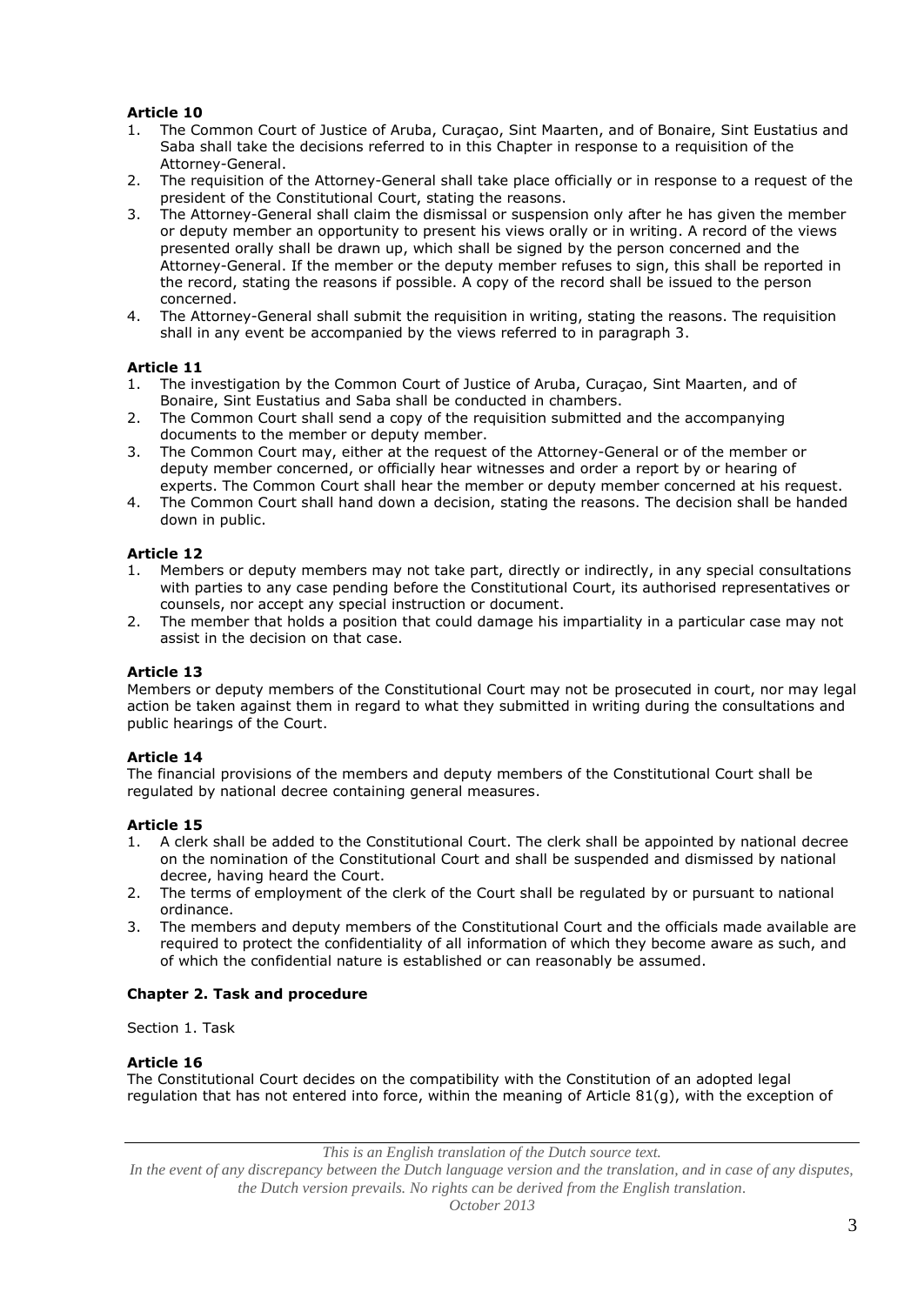uniform national ordinances, 81(h), 81(i) and 81(j) of the Constitution. Assessment shall not take place if the provision of the Constitution does not lend itself for assessment.

Section 2. Commencing a case before the Court

# **Article 17**

- 1. Action may be commenced before the court only through a written petition of the Ombudsman to the Constitutional Court on the grounds of incompatibility with the Constitution, within six weeks of the adoption of a legal regulation, within the meaning of Article 81(g), with the exception of uniform national ordinances, 81(h), 81(i) and 81(j) of the Constitution, and before it enters into force, except in the case of an urgent interest. In that case, a petition from the Ombudsman is not admissible.
- 2. An urgent interest, within the meaning of paragraph 1, exists only in the case of:
	- a. serious private or public damage in the event of a delay;
	- b. urgent or emergency regulations;
	- c. corrective regulations; or<br>d. international regulations.
	- international regulations.
- 3. The petition states the reasons and contains the grounds for the incompatibility of the legal regulation with the Constitution. The Ombudsman also states which decision he requests. This may be full or partial overturning of the legal regulation.

## **Article 18**

The president may request further information from the Ombudsman in writing in relation to the petition, or may request additions or improvements to his petition.

## **Article 19**

- 1. If the petition is apparently inadmissible or unfounded, or if the Constitutional Court is apparently not competent to hear the case, the president may declare the petition inadmissible or unfounded, or declare the Constitutional Court incompetent to hear the case in an administrative decision, stating the reasons, without further examination by the Court being required.
- 2. The president shall hand down the administrative decision in open court, in the presence of the clerk.
- 3. The clerk shall send a copy of the administrative decision to the Ombudsman.

#### **Article 20**

In a written decision, stating further reasons, the Constitutional Court may split an action before it into two or more cases to be heard individually. In a written decision stating the reasons, the Court may also combine separate cases and hear these as a single case.

# **Article 21**

- 1. The president shall send a copy of the petition and any accompanying documents and other information provided by the Ombudsman to the other party at the earliest opportunity, requesting it to present its position in a defence statement.
- 2. At the request of one of the parties, the president may request the parties, on behalf of the Constitutional Court, to explain their positions in more detail, in writing. These documents shall be sent to the other party.
- 3. The president may fix a term for the submission of the documents by the parties.

Section 2. The examination at the hearing

#### **Article 22**

- 1. After the preliminary investigation has been concluded, the Constitutional Court shall conduct a public hearing of the case.
- 2. The parties shall be given an opportunity to explain their views orally at this hearing.

# **Article 23**

- 1. The Constitutional Court may call witnesses and experts to appear at the hearing, officially or at the request of parties.
- 2. The parties, witnesses and experts shall be called to appear by registered letter.

*This is an English translation of the Dutch source text.*

*In the event of any discrepancy between the Dutch language version and the translation, and in case of any disputes, the Dutch version prevails. No rights can be derived from the English translation.*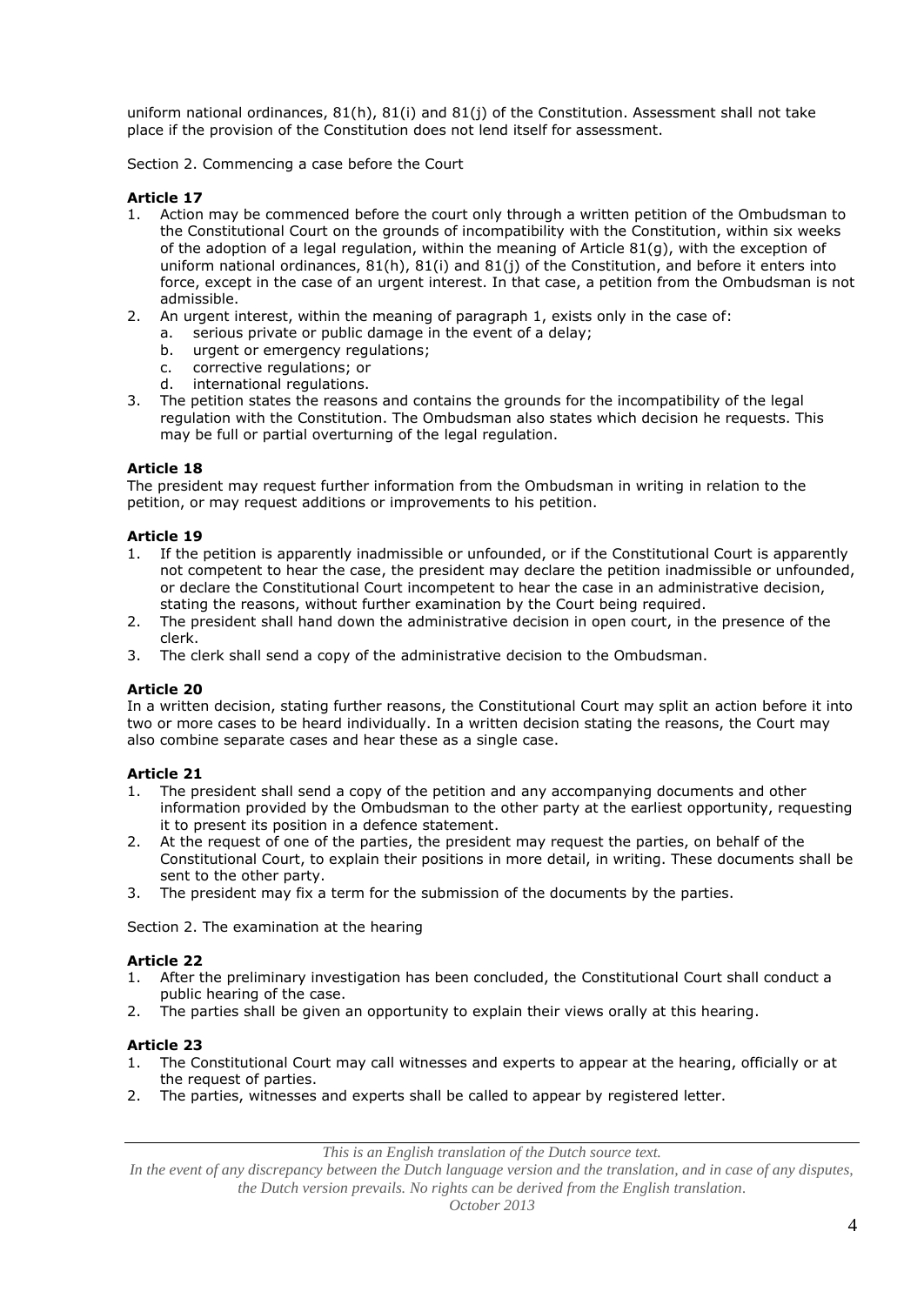Parties may provide to be represented or supported.

# **Article 25**

The Constitutional Court may order that witnesses and experts who do not appear, having been correctly called to do so, are brought before the Court by the public authorities in order to meet their obligations.

# **Article 26**

- 1. The president and the other members of the Court are authorised to request information of parties, witnesses and experts during the hearing.
- 2. The parties may request information of each other and of witnesses and experts with the consent of the president and through his intervention. The president may also officially permit questioning.
- 3. The Constitutional Court may order that witnesses shall not be heard until they have taken an oath or made a solemn affirmation.
- 4. In that case, they shall take the oath or make the solemn affirmation before the president to 'tell the truth, the whole truth and nothing but the truth'.
- 5. The Constitutional Court may order that experts shall take the oath or make the solemn affirmation in advance to 'inform the Constitutional Court to the best of their knowledge'.

# **Article 27**

- 1. Witnesses and experts who are called officially pursuant to this national ordinance, or who are officially assigned an order, shall receive compensation for this.
- 2. Witnesses and experts who are called to the hearing or are assigned an order at the request of the parties shall receive compensation, within the meaning of paragraph 1, from the parties concerned.

# **Article 28**

- 1. The president is responsible for leading the hearing and for maintaining order during the hearing. He may issue all necessary instructions in that regard.
- 2. The president ensures that a record is drawn up of the hearing.
- 3. The record shall contain the names of the members of the Constitutional Court in attendance at the hearing, of the clerk, of the persons appearing for the parties at the hearing and of the experts appearing.
- 4. The record shall contain a brief statement of all matters occurring in relation to the case. It shall be signed by the president and by the clerk who draws it up.
- 5. The Constitutional Court may order, officially or at the request of the parties, that statements by the parties or by experts are included in the record in full. In that case, the statement shall be recorded in writing immediately, shall be read to the person concerned and shall be signed by that person, by the resident and by the clerk.
- 6. If no signature takes place, the reason for this shall be reported in the record.

# **Article 29**

- 1. All persons are required to provide the assistance requested of them pursuant to a provision of this section.
- 2. This obligation does not apply for the Governor.
- 3. In the interests of the Kingdom or the Country, it may be determined by or on behalf of the government that information and documents are issued to the Constitutional Court in confidence. The Court shall observe this confidentiality.
- 4. The Constitutional Court shall determine the extent to which it will take the relevant information and documents into account in the handling of the case and its decision.
- 5. Members of the Council of Ministers may invoke confidentiality before the Constitutional Court with regard to discussions in private meetings of the Council. This confidentiality does not apply for the decisions of the Council and the grounds for these decisions.
- 6. Persons who are required to protect confidentiality on the grounds of their position, profession or office may claim privilege with regard to the provision of information or documents, but only to the extent that this concerns knowledge entrusted to them as such.

*This is an English translation of the Dutch source text.*

In the event of any discrepancy between the Dutch language version and the translation, and in case of any disputes, *the Dutch version prevails. No rights can be derived from the English translation.*

*October 2013*